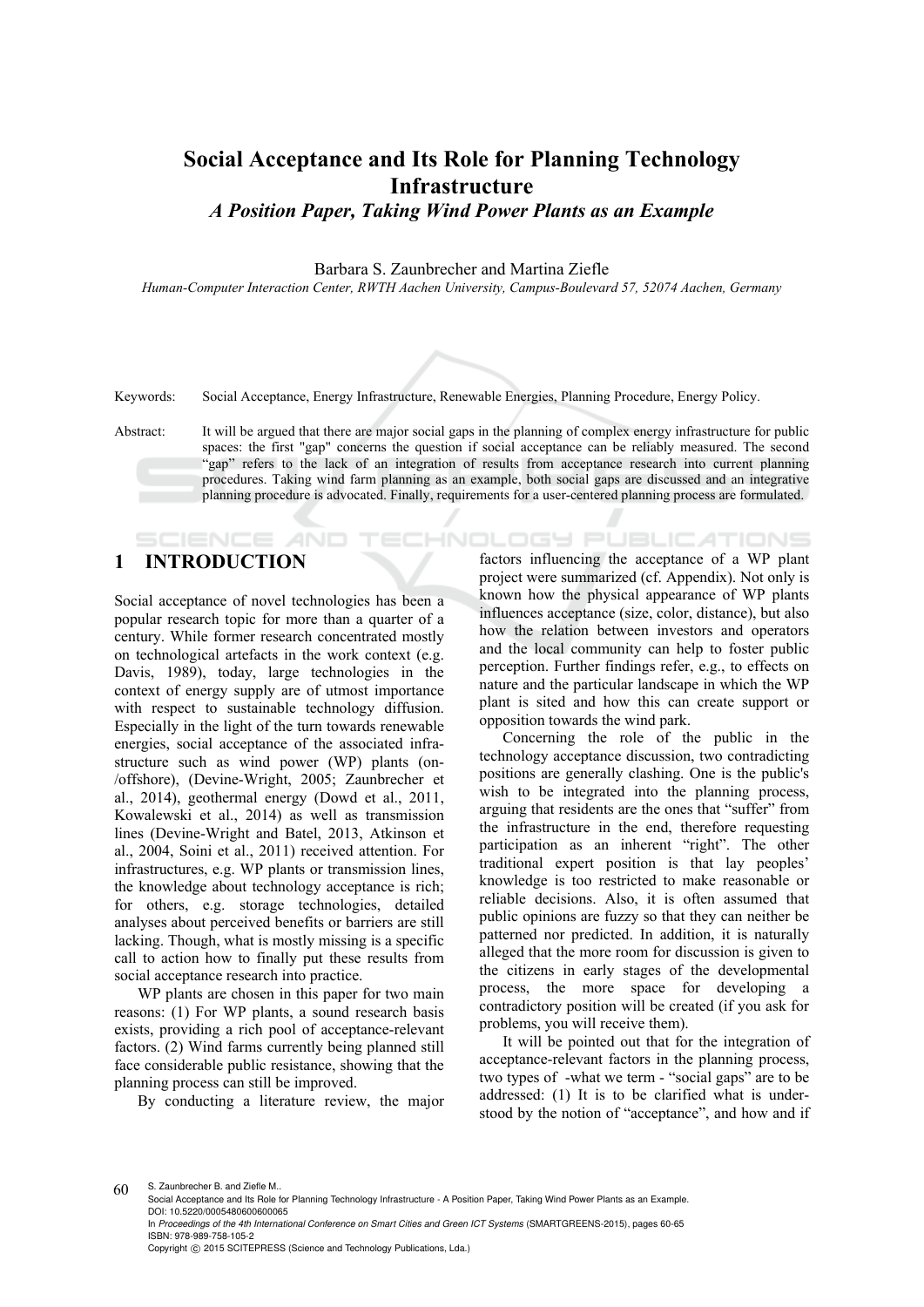it can be reliably measured, or even predicted (Social Gap I). (2) It is to be addressed at which stage in the planning process social acceptance should be integrated (Social Gap II). These questions will be discussed against the background of wind farm planning and acceptance thereof, so as to give concrete examples of acceptance-relevant factors and milestones of the planning process.

## **2 SOCIAL GAP I: IS ACCEPTANCE OF COMPLEX INFRASTRUCTURE MEASURABLE?**

Acceptance deals with the approval, positive reception and sustainable implementation of technology. Acceptance research thus explores the relation of usage motives and perceived barriers as well as the attitudes toward the respective technology, and the technological impact **3 SOCIAL GAP II:**  assessment. Especially large-scale technologies are viewed critical or at least ambivalent by the public (Renn, 1998). They often escape from perceived comprehensibility and controllability of people, which in turn produces insecurity, fear or even adverse aloofness (Siegrist et al., 2006, Ziefle and Schaar, 2011). It has been shown that the perceived risk of a novel technology and the probability of the disapproval are negatively correlated with the familiarity, the knowledge, and information depth about a technology (Kowalewski et al., 2013, Arning et al., 2013). Also, it was found that individual factors (age, gender, technology generation, personality) have a considerable impact on risk perceptions and acceptance of large scale technologies (Arning et al., 2013, Zaunbrecher et al., 2014). Thus, social acceptance must be modelled as a "product" of usage motives that militate in favour of and against technology as well as situationspecific evaluations, driven by individual needs and demands. In short: Acceptance research has to reflect the fragile trade-off between benefits and barriers ascribed to a technology.

The question if this complex acceptance "product" on the human side can be empirically identified and reliably measured at all, can be clearly answered with yes. This, however, requires a holistic and integrative empirical methodology that allows for a direct and practically oriented transfer of acceptance research into early stages of the development of a technology (Kowalewski et al., 2013). Here, a combination of qualitative and

quantitative procedures is essential. While traditional social science methods (focus groups, stakeholder interviews on-site) properly reflect users' implicit and explicit knowledge as well as generic attitudes, the determination of the decisive trade-offs between conflicting motives and the individual cognitive or affective weighing of factors can be adequately captured by conjoint analyses (Arning et al., 2013). In conjoint tasks, respondents evaluate product profiles or scenarios, in order to simulate decision-processes and to decompose the preference of a product or scenario as a combined set of attributes. Conjoint analyses thus show which attribute influences the respondents' choice the most and which level of an attribute is valued the highest. Thus, acceptance of large-scale technologies can indeed be modelled and the decisive acceptance "function" (balance between positive and negative influencing factors) can be reliably determined.

# **HOW TO INTEGRATE ACCEPTANCE IN TECHNOLOGICAL PLANNING**

**Contractor** 

The Social Gap II refers to the missing link between insights from social science research (relevant factors, acceptance modeling and decision simulation) and the planning of siting of renewable energy technologies. In the following, the existing guidelines for planning WP plants are analyzed, paying particular attention to the way in which social acceptance and citizen participation are represented.

The latest decree on planning and permit of WP plants in in the federal state of North Rhine-Westphalia (Germany) will be discussed as an example for a framework for planning.

It is evident from these guidelines that the choice of a location of a WP plant is solely based on technical, legal, environmental, or economic factors such as regulations on distance to housing and streets, or the protection of natural reservoirs. Acceptance of wind farms by the public is a topic that is only considered in a very generic manner within these guidelines, in the sense of "which measures can be taken to increase acceptance" (Decree on Wind Power from 11th July 2011). However, these measures do not focus on factors that might be valuable for the citizens: the way of the planning process or the design of the WP plant. Rather, they make a point of creating added value for the local community.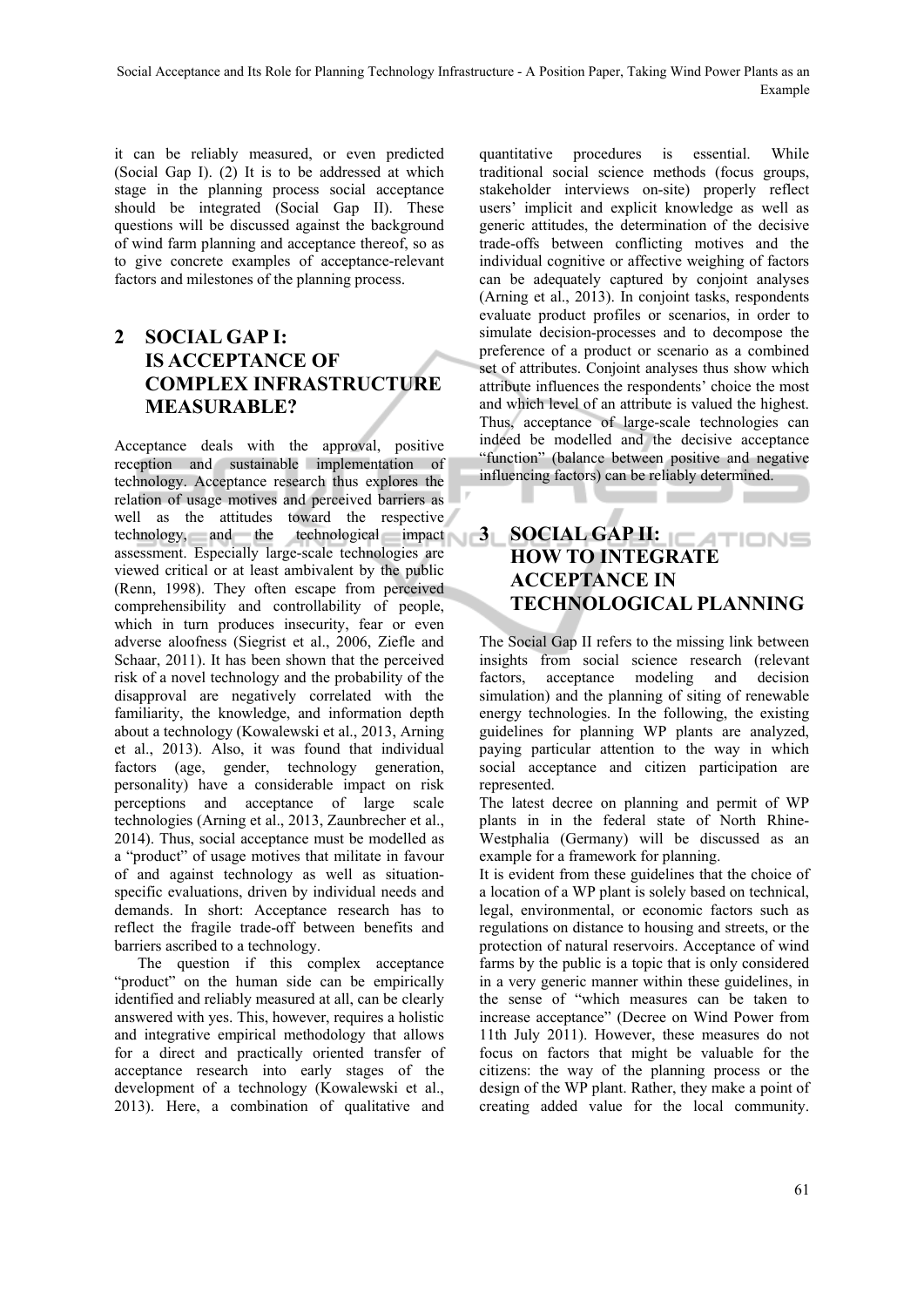Measures to increase acceptance include designing wind farms as "citizen wind farms", in which local residents can take part and also become shareholders, the support of local social, cultural or ecological projects by the operators, and the introduction of reduced electricity prices. Citizen participation is mentioned in the approach, but it is only vaguely mentioned how this should be put into practice ("Citizens should be included in the planning and usage of wind power plants at an early stage. This includes open discussions and information events by the operators", Section 2, Decree on Wind Power from 11th July 2011).

In the literature, several models for the evaluation of WP parks are presented. Wimmler et al. (2015) provide an overview of multi-criteria decision support methods for renewable energies, some of which include "social acceptability" as an evaluation criterion when it comes to the selection of the type of energy. If social acceptability is included at all, it is treated as a "stand alone" factor separated from other factors such as visibility or costs. To explain the shortcomings of such a model, the evaluation criteria proposed by Cavallaro and Ciraolo (2005) will be referred to. In their model, WP plants are assessed according to different criteria such as investment costs, fuel savings and realization time. In addition, "social acceptability" is introduced next to these objective criteria. Acceptance is treated as a qualitative variable, ranging from "bad" to "moderate". Although the importance of social acceptance and an early integration of the public are basically acknowledged, it remains unclear on which (data) basis the acceptability of the example projects is determined. By treating social acceptability separately, it is implied that it is independent from other factors, although research proved the close interrelationship between acceptance and e.g. costs (cf. Appendix). Recapitulating, social acceptance in WP planning is either

- a. represented in the fuzzy concept of "information and communication", running parallel, but separated from the planning phase (Figure 1), or
- b. used as "black box" evaluation for possible scenarios, without a common understanding what contributes to acceptance (Figure 2).

Both procedures have conceptual disadvantages. In the planning procedure (Figure 1), information on the planning is given to the public, but the planning is not influenced by acceptance issues raised, because these are not scheduled as possible factors to determine e.g. the plant's location.

Leaving no room for alterations in the planning may even lead to frustration because the public might feel

they have no real impact to influence decisions that are more or less imposed in a top-down manner. A process like this might look like an "alibi public consultation" that seeks to gain agreement to already fixed plans rather than openly discussing options.



Figure 1: Planning procedure according to the German Federal Association of Wind Power (www.windenergie.de/themen/planung-und-repowering/planung).



Figure 2: Example set of criteria to assess WP plant scenarios (Cavallaro and Ciraolo, 2005).

In the second model (Figure 2), social acceptability is treated separately from other factors (investment costs, visual impact etc.). However, because many of these factors influence acceptance (cf. Appendix), it makes no sense to treat social acceptance as a standalone factor next to the other factors.

It has become obvious that social acceptance of wind parks from a planning point of view is mainly characterized by an ex-post perspective in combination with a mandatory need to "inform" citizens. If acceptance is considered at all in today's planning of technology infrastructure, it is at the very end of the process when plans are more or less fixed. Any amendments to the final plan are costly, lead to delays and can only be realized in a very limited way. What is lacking is the integration of acceptance factors as early as in the design and planning phase of the project. In order to have sustainable planning solutions, we advocate a planning model which integrates citizens, and, this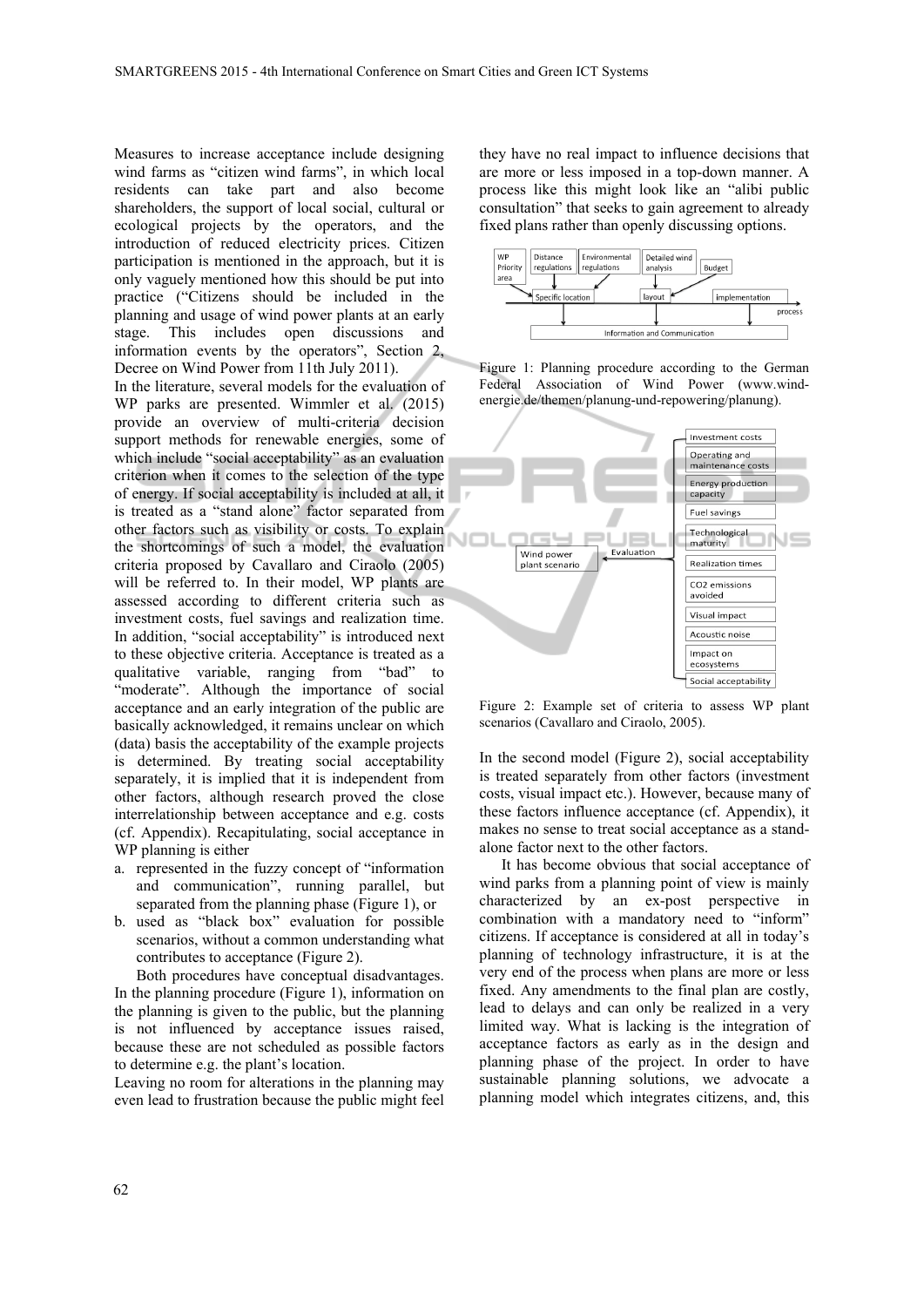way, knowledge from acceptance studies already in early stages of an iterative planning process.

The idea of integrating social acceptance, demands, and wishes early in the development process has already been proposed for cell towers in mobile communication development (Kowalewski et al., 2013). Rather than treating acceptance as a separate factor, we propose instead to integrate social acceptance studies in the planning phase for location and layout of WP plants by using the model of a feedback loop (Figure 3). By integrating a communicative feedback loop in the planning, potential pitfalls (e.g. in choosing a location) can be avoided. Next to distance and environmental regulations, results from social acceptance studies on WP plant locations can be taken into account in the very beginning of the process. If planners know early enough about locally important issues, main argumentation lines for and against the infrastructure as well as possible compensations, they can timely adapt plans, rather than being confronted with citizen protests when the precise plans are decided upon. Because the literature analysis has shown that acceptance is a complex phenomenon, and that some factors can be operationalized qualitatively, others quantitatively, the types of factors determine where and how they can be integrated in the development process. The acceptance-relevant factors were thus grouped in thematic categories and in two categories defining the type of factor (cf. Appendix). Examples for thematic categories are "physical appearance", which refers to the outward appearance of a WP plant or "environment", taking into account those factors that deal with the effect of the WP plant on its natural surroundings. At this stage, acceptance as a whole cannot be adequately represented in a model or a simulation for the siting of wind farms as a single "value" that ranges between two predefined poles, e.g. 0 and 1. To come closer to a solution for the integration, the factors were grouped into two categories, "physical" and "latent". *Physical* refers to factors that, considered on their own, can be represented by a numerical value, because they are observable and can thus be quantified. Example factors are the size of a wind farm, the distance to it, financial benefits to the local community, the effect on property values etc. *Latent* refers to factors such as "perceived health risks", "place attachment" or "local network of support" that cannot be represented by a numerical value because of their qualitative nature.

Simulations, e.g. for the siting of WP plants, work with numerical variables such as potential analysis, square meters of suitable surfaces etc. An

integration of latent, qualitative factors is thus difficult should the model remain limited to numerical variables. Nonetheless, acceptance factors play an equally, if not more, important role and should thus be considered in planning. What is therefore needed is a model allowing for the integration of qualitative next to quantitative factors.



Figure 3: Proposed framework for WP planning.

As shown in Figure 3, we propose to integrate quantitatively measurable acceptance criteria at the same stage as decision criteria which are based on laws and regulations (distance to housing etc.). Together, this data based input can be used for simulations and planning scenarios. The added value lies in the fact that certain siting and layout scenarios, which would meet environmental and other criteria set by laws, but not acceptance criteria, would be ruled out from the very beginning. This would result in scenarios which fulfill basic acceptance criteria and in which acceptance is given the same value over environmental and feasibility criteria. In a next step, the proposed scenarios should then be discussed with a representative group of citizens, so public perception and acceptance factors can be taken into account and fed back into the scenario building. It is likely that the results will have to pass this cycle iteratively in order to come to a solution that is feasible and agreed upon.

#### **4 CONCLUSIONS**

A new process model for wind farm planning was discussed to improve the integration of acceptancerelevant factors. This process will require openness from the side of the planners, not only to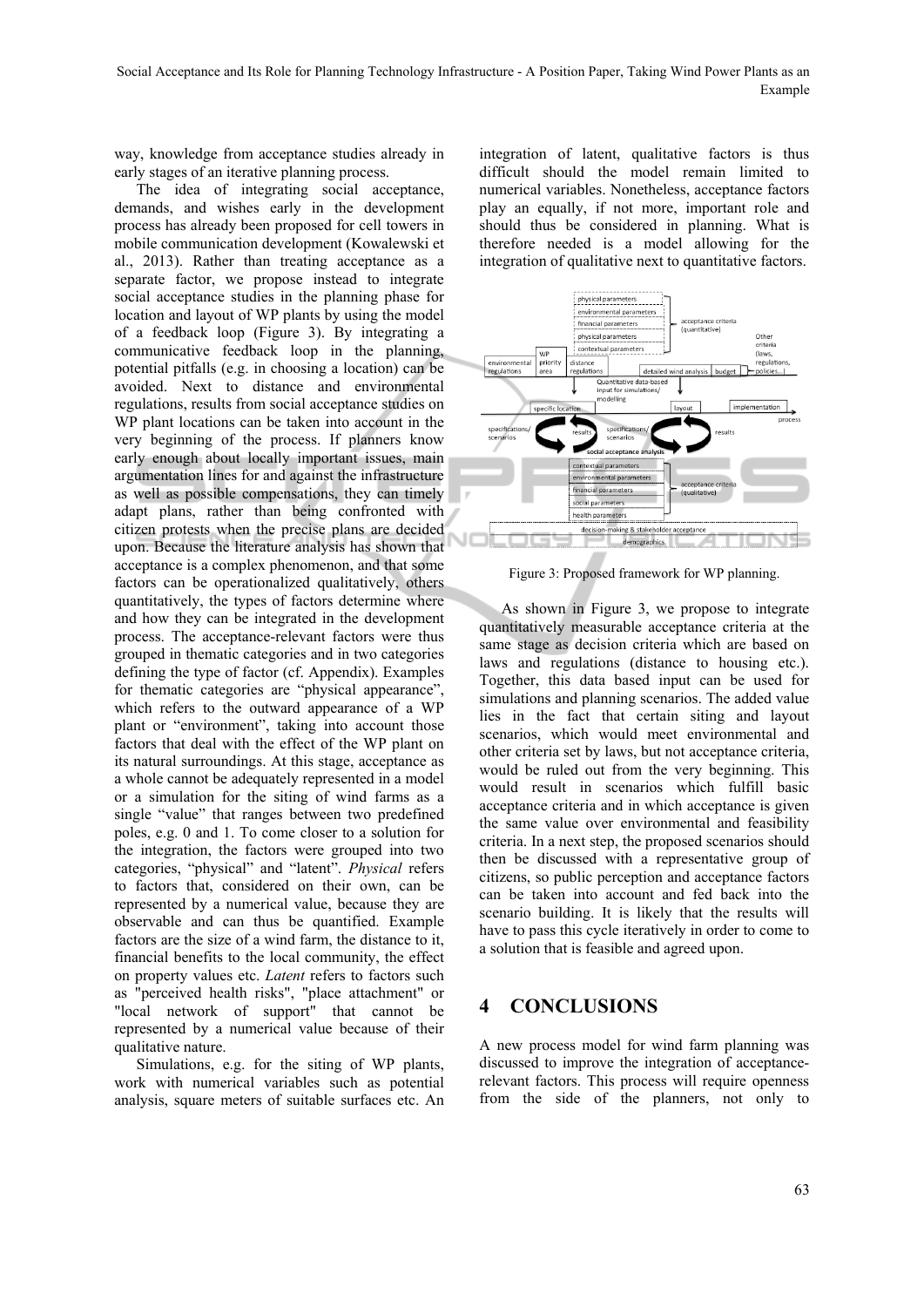acknowledge the importance of social acceptance, but also to give room to suggestions and amendments to the scenarios. Besides, a thoroughly planned communication and information concept is needed, so that citizens can gain information and competences to contribute to the decision-process.

### **REFERENCES**

- Álvarez-Farizo, B., Hanley, N., 2002. Using conjoint analysis to quantify public preferences over the environmental impacts of wind farms. An example from Spain. *Energy Policy* 30, 107–116.
- Arning, K., Kowalewski, S., Ziefle, M., 2014. Health Concerns vs. Mobile Data Needs: Conjoint Measurement of Preferences for Mobile Communication Network Scenarios. *Hum. Ecol. Risk Assess. Int. J.* 20, 1359-1384.
- Atkinson, G., Day, B., Mourato, S., Palmer, C., 2004. "Amenity" or "eyesore"? Negative willingness to pay for options to replace electricity transmission towers. *Appl. Econ. Lett*. 11, 203–208.
- Baxter, J., Morzaria, R., Hirsch, R., 2013. A case-control study of support/opposition to wind turbines: Perceptions of health risk, economic benefits, and community conflict. *Energy Policy* 61, 931–943.
- Bishop, I.D., Miller, D.R., 2007. Visual assessment of offshore wind turbines: The influence of distance, contrast, movement and social variables. *Renew. Energy* 32, 814–831.
- Cavallaro, F., Ciraolo, L., 2005. A multicriteria approach to evaluate wind energy plants on an Italian island. *Energy Policy* 33, 235–244.
- Cowell, R., Bristow, G., Munday, M., 2011. Acceptance, acceptability and environmental justice: the role of community benefits in wind energy development. *J. Environ. Plan. Manag.* 54, 539–557.
- Decree on Windpower from 11th July 2011. [Erlass für die Planung und Genehmigung von Windenergieanlagen und Hinweise für die Zielsetzung und Anwendung (Windenergie-Erlass) Gem. Az. VIII2 - Winderlass, Az. X A  $1 - 901.3/202$  und Az. III B  $4 - 30.55.03.01$ ]
- Davis, F.D., 1989. Perceived usefulness, perceived ease of use, and user acceptance of information technology. *MIS Q*. 13, 319–340.
- Devine-Wright, P., 2005. Beyond NIMBYism: towards an integrated framework for understanding public perceptions of wind energy. *Wind Energy* 8, 125–139.
- Devine-Wright, P., Batel, S., 2013. Explaining public preferences for high voltage pylon designs: An empirical study of perceived fit in a rural landscape. *Land Use Policy* 31, 640–649.
- Dimitropoulos, A., Kontoleon, A., 2009. Assessing the determinants of local acceptability of wind-farm investment: A choice experiment in the Greek Aegean Islands. *Energy Policy* 37, 1842–1854.
- Dowd, A.-M., Boughen, N., Ashworth, P., Carr-Cornish, S., 2011. Geothermal technology in Australia:

Investigating social acceptance. *Energy Policy* 39, 6301–6307.

- Ek, K., 2005. Public and private attitudes towards "green" electricity: the case of Swedish wind power. *Energy Policy* 33, 1677–1689.
- Graham, J.B., Stephenson, J.R., Smith, I.J., 2009. Public perceptions of wind energy developments: Case studies from New Zealand. *Energy Policy* 37, 3348– 3357.
- Gross, C., 2007. Community perspectives of wind energy in Australia: The application of a justice and community fairness framework to increase social acceptance. *Energy Policy* 35, 2727–2736.
- Jobert, A., Laborgne, P., Mimler, S., 2007. Local acceptance of wind energy: Factors of success identified in French and German case studies. *Energy Policy* 35, 2751–2760.
- Johansson, M., Laike, T., 2007. Intention to respond to local wind turbines: the role of attitudes and visual perception. *Wind Energy* 10, 435–451.
- Kowalewski, S., Arning, K., Minwegen, A., Ziefle, M., Ascheid, G., 2013. Extending the Engineering Trade-Off Analysis by Integrating User Preferences in Conjoint Analysis. *Expert Syst. Appl.* 40, 2947–2955.
- Kowalewski, S., Borg, A., Kluge, J., Himmel, S., Trevisan, B., Eraßme, D., Ziefle, M., Jakobs, E.-M., 2014. Modeling the Influence of Human Factors on the Perception of Renewable Energies. Taking Geothermics as Example. In: *Advances in Human Factors, Software and System Engineering*, 155-162.
- Krohn, S., Damborg, S., 1999. On public attitudes towards wind power. *Renew. Energy* 16, 954–960.
- McLaren Loring, J., 2007. Wind energy planning in England, Wales and Denmark: Factors influencing project success. *Energy Policy* 35, 2648–2660.
- Pasqualetti, M.J., 2000. Morality, Space, and the Power of Wind-Energy Landscapes. *Geogr. Rev.* 90, 381–394.
- Pedersen, E., van den Berg, F., Bakker, R., Bouma, J., 2009. Response to noise from modern wind farms in The Netherlands. *J. Acoust. Soc. Am.* 126, 634-643.
- Renn, O., 1998. Three decades of risk research: accomplishments and new challenges. *J. Risk Res.* 1, 49–71.
- Siegrist, M., Keller, C., Cousin, M.-E., 2006. Implicit Attitudes Toward Nuclear Power and Mobile Phone Base Stations: Support for the Affect Heuristic. *Risk Anal.* 26, 1021–1029.
- Soini, K., Pouta, E., Salmiovirta, M., Uusitalo, M., Kivinen, T., 2011. Local residents' perceptions of energy landscape: the case of transmission lines. *Land Use Policy* 28, 294–305.
- Songsore, E., Buzzelli, M., 2014. Social responses to wind energy development in Ontario: The influence of health risk perceptions and associated concerns. *Energy Policy* 69, 285–296.
- Sustainable Energy Ireland, 2003. Attitudes towards the Development of wind farms in Ireland. URL: http://www.sei.ie/uploadedfiles/RenewableEnergy/Atti tudestowardswind.pdf
- Swofford, J., Slattery, M., 2010. Public attitudes of wind energy in Texas: Local communities in close